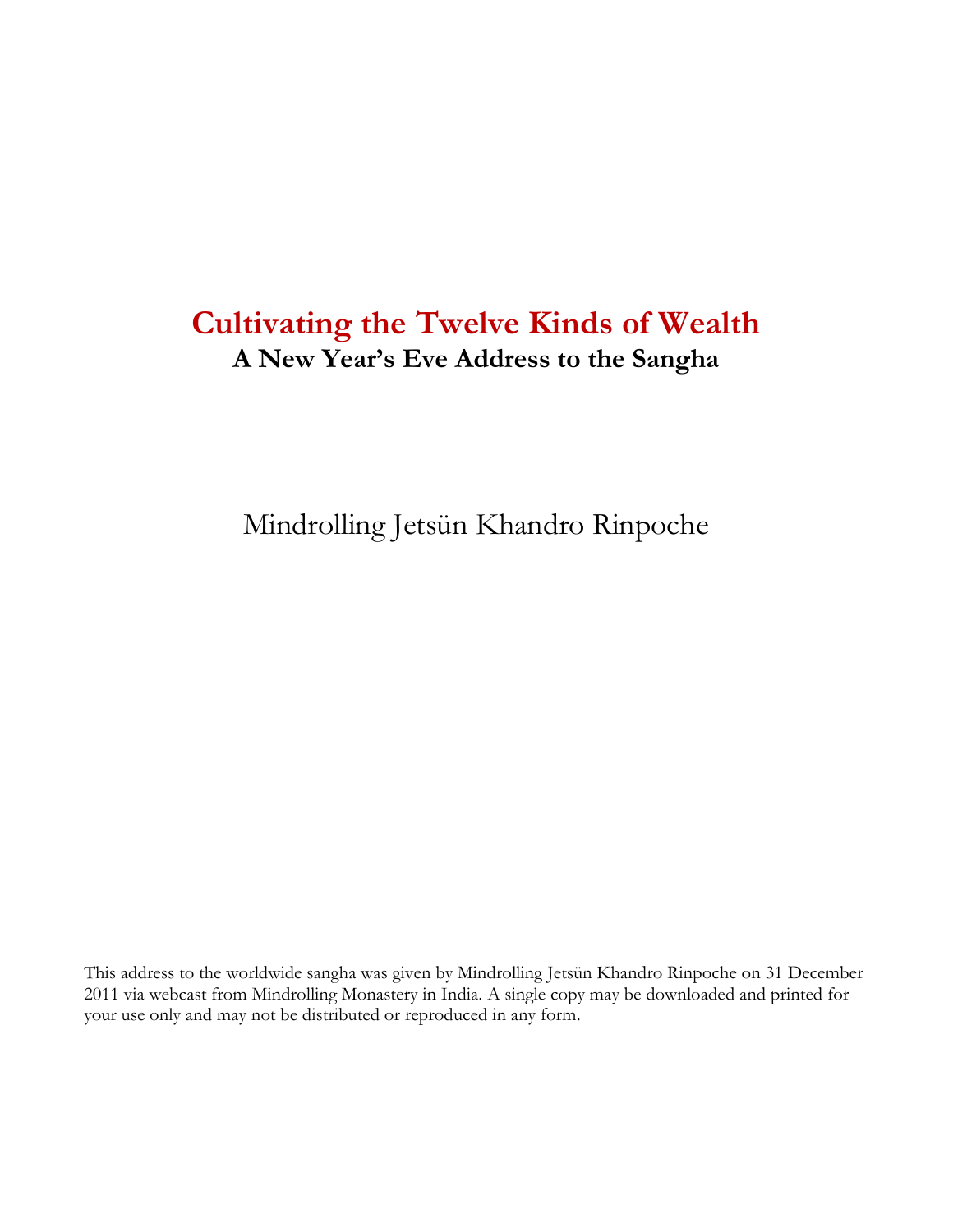## **Cultivating the Twelve Kinds of Wealth**

As we go into a new year and try to begin fresh with greater enthusiasm and optimism, I would like to encourage everyone to begin cultivating certain "jewels," or adorning qualities.

I remember how, many years ago, when the New Year came around we used to write cards with prayers for auspiciousness and very eastern greetings, such as "Happy New Year. We all pray for your good health, happiness, and success"; or, "We send prayers and good wishes for a long life, wealth, and happiness." These are some of the common greetings we would send. This was long before I began relating with the western sangha and practitioners. When I grew older and began speaking with westerners, many of them would ask why a monastery would send good wishes for wealth. Why do easterners place so much of emphasis on prosperity?

Well, who doesn't like prosperity? Who doesn't like wealth? Everybody is working hard to acquire wealth. So I thought it would be interesting to use the wealth word this year. I am going to wish you all "good wealth." May everyone acquire tremendous wealth.

#### **The Meaning of Wealth**

Wealth is an English word. What we mean by wealth in Tibetan is *nor*. Simply translated, nor is "wealth"; but nor is also a word for something precious, like jewels. So, may all of you have good health and acquire tremendous wealth—not just money, which is the simplest thing that comes to mind in terms of wealth. I am referring here to cultivating twelve kinds of wealth.

As the year passes, of course, this list could grow longer. I started off with seven and went up to ten. Then I thought I'd stop at twelve and match them up with twelve months. In giving thought to how to incorporate certain good qualities and riches into our lives, which would enhance our view and support our devotion to the path of dharma, we could come up with other such numbers. Which supports would best allow the fruitioning of our aspiration for enlightenment for the benefit of self and others—with fewer challenges, fewer hindrances, and greater speed?

But these are not just twelve things I've come up with for conversation. They are things we learn from our teachers. By observing them, by receiving teachings from them, and by trying to learn from the example of how they live their lives—this allows us to bring the meaning of the dharma more intimately into ourselves, so that everything doesn't remain an intellectual or outer pursuit.

#### **First: The Wealth of Dharma**

#### *Tame your own mind and you have gained the wealth of Dharma.*

The first wealth that I encourage everyone to cultivate is the wealth of dharma. Spend some time understanding how important and precious the dharma is. There is nothing actually more precious than dharma.

We try to defend samsara, particularly whenever obligations and responsibilities come up. Whenever the mind feels a little resistance to totally letting go of self-absorption and self-attachment, we immediately come up with a kind of natural defensiveness and think that we have to champion samsara. We say, "Okay,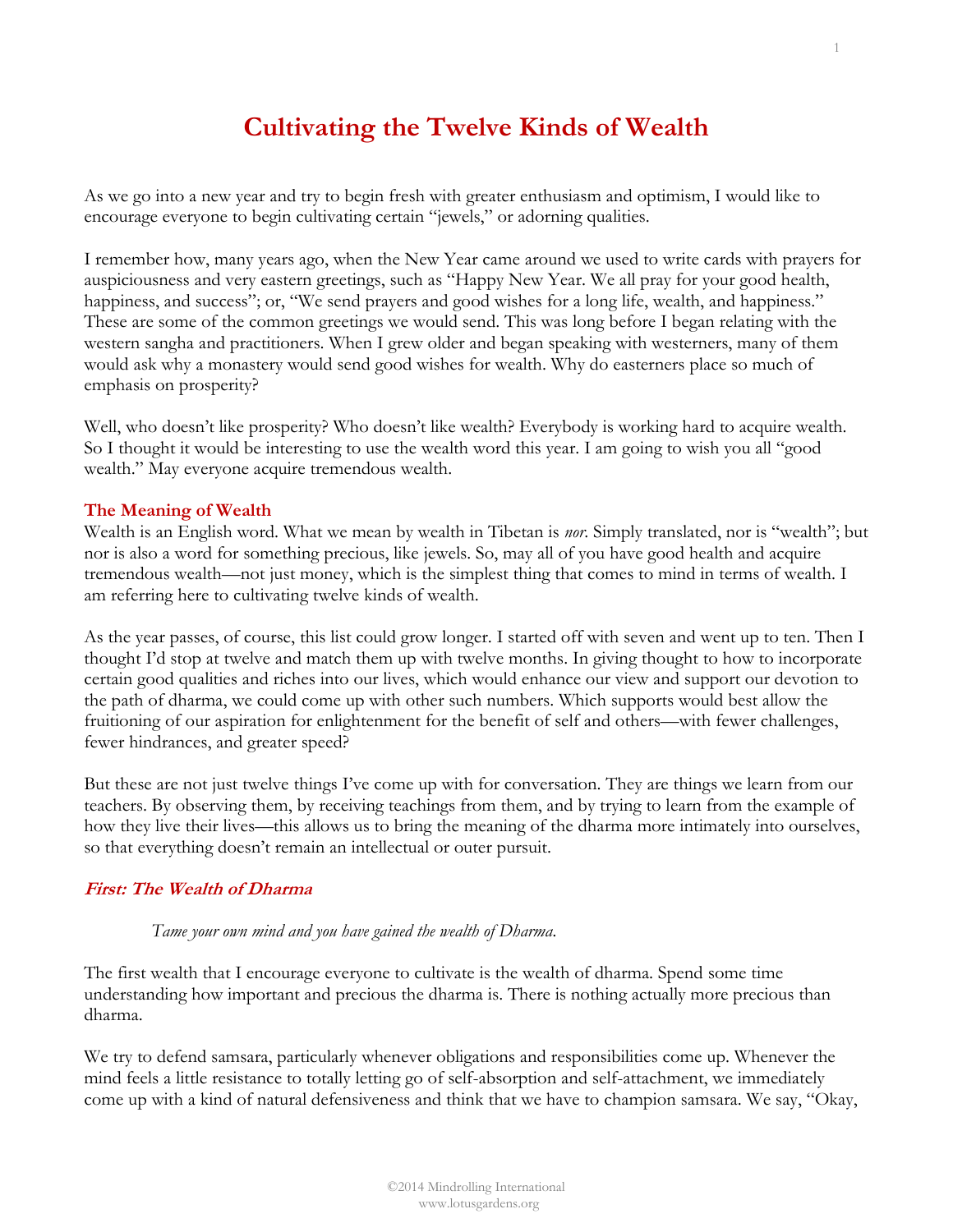but you know certain things in samsara are important. Samsara has certain qualities...." One very intelligent thing we come up with is "If there were no samsara, there would be no nirvana." But if we take a little time to think carefully, using our own true analysis and observations, it is not difficult to see that samsara is nothing but a quagmire—and the more we indulge in it, sooner or later we will sink in it.

Now I am not talking about abandoning samsara to cultivate dharma. But if one is aware of the preciousness of the dharma, one will understand the importance of slowly decreasing and letting go of samsara—particularly those things that induce or increase self-absorption and self-attachment. Wherever there is great self-indulgence, that person will always have difficulty having sympathy, empathy, kindness, genuine love, and the ability to let go of grasping and clinging. A practitioner who truly values the path of liberation and sees that as ultimate happiness will not find it difficult to let go of those distractions and understand the importance of realization. This cannot happen, however, until we begin to decrease samsaric neurotic patterns and to treasure dharma in our lives. So cultivate the wealth of dharma.

Dharma, as many of you know, simply means "the truth." Every single day, it is very important to take small but important steps towards strengthening practice, leading to true seeing. Take small steps. Don't try everything at once. Just as you would religiously save fifty cents, a dollar, ten dollars, fifteen dollars, by going to the bank to make your deposits, in the same way strengthen the momentum of your practice every day, until you understand that dharma means seeing the truth as it is.

Gaining the wealth of dharma means not seeing all the illusions as real; not seeing with the taintedness of a neurotic, emotional, or sentimental mind. It means gaining the strength to see things as they truly are there—even if for a fleeting moment. Work hard to acquire the wealth of seeing things as they are. When you know how things really are, letting go is so much easier, and doing the right thing is always much easier.

Cultivating the wealth of dharma means taming one's own mind. Remember, you may attempt to learn, to meditate, and to practice many things, but nothing is gained until you tame your own mind. As our teachers always said: Tame your own mind and you have gained the wealth of Dharma.

As the year unfolds you will hear many teachings, you will read many books, you will sit in meditation—and all this is wonderful and good. But in doing all these things, make sure to treasure the wealth of dharma: seeing things as they are and taming your own mind. If you do that, you will become wealthy with dharma.

## **Second: The Wealth of Good Health**

#### *Good health comes from a serene mind and healthy habits.*

Just as important is the second wealth that I encourage you to work with: the wealth of good health. Sometimes I think practitioners neglect their health. Good health is very important. Good health is an expression of recognizing the preciousness of human existence.

Good health comes from a serene mind and healthy habits. You may have received many teachings and know a lot about the many different philosophies of dharma. Your intellectual belief in the view might be quite profound. But despite that, your knowledge may not be reflected in the treasuring of your precious human existence. Whether because of bad habits such as drugs, smoking, or alcohol; or because of such things as being angry, oppressive, lazy, self-destructive, or living in great depression or disappointment, or not trusting one another—with such negative habits you will not be able to cultivate the good habits that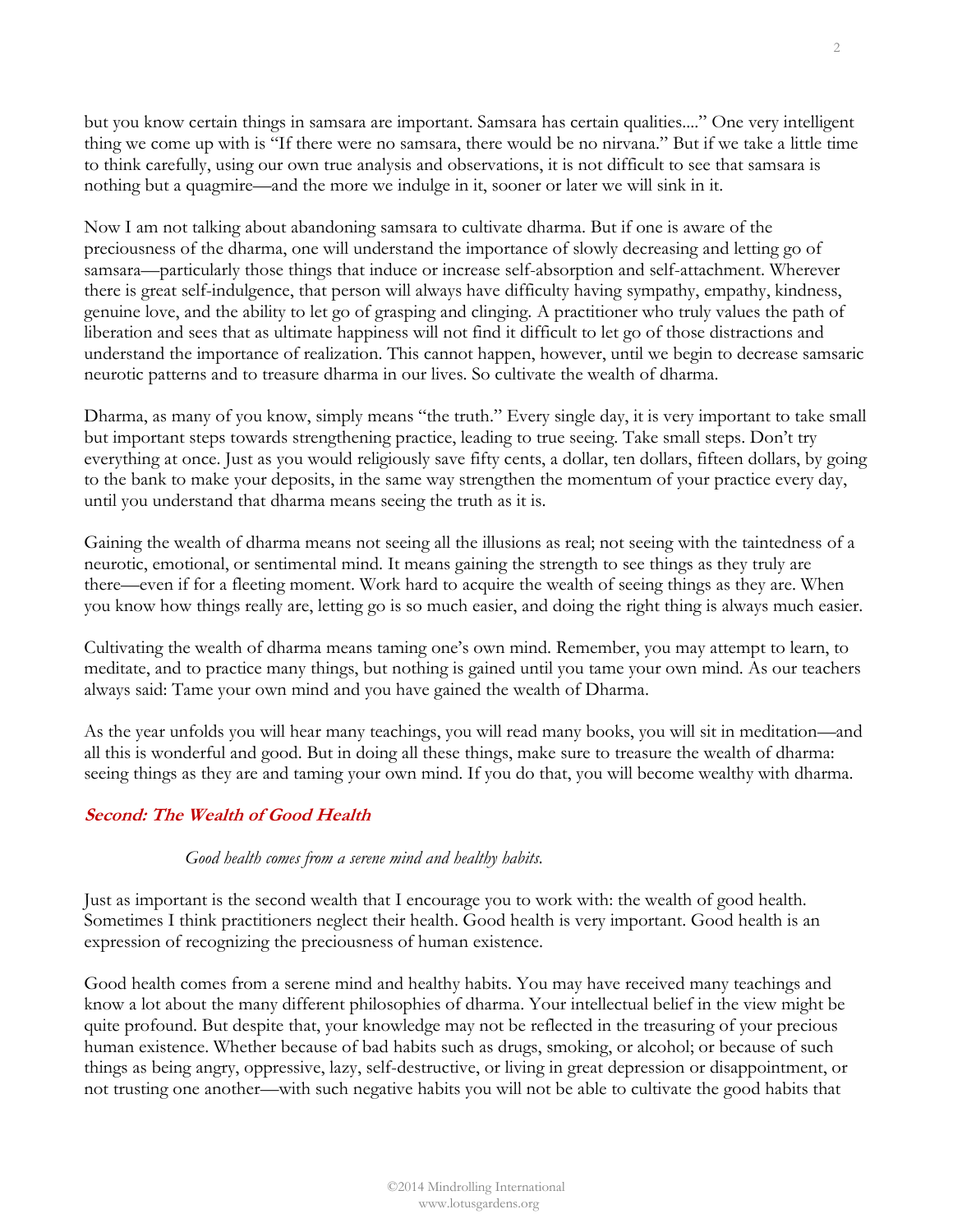protect life. This is because, mentally, the mind loses its serenity and calmness. And this affects your body as well.

Good health is very important. A few things that are very important to good health are, for example, to eat a balanced diet and to learn to really work with your breath. Breathe deeply; inhale and exhale. Work with taming and training your breathing so that it allows the mind to have the most beautiful support for calming down and resting as much as possible in its own nature. And learn to meditate!

Cultivate moderation in life. Live moderately and be cheerful. Being cheerful is very important for good health—even if that cheerfulness may sometimes have to be a bit forced. Like every medicine that must be taken with some discipline, cultivate cheerfulness. And maintain an interest in life.

Make an effort to be kind and helpful to others. If you want to be healthy, try especially to be kind and helpful to others—free of any hidden agendas or expectations. If you go out to help others with a hidden agenda or expectation, rather than building something positive in yourself, that help could ruin your health.

One of the secrets of a good life is to learn to find joy in silence and solitude. Especially as you grow older, learn to be happy in silence and solitude. One of the remarkable things you will find in our teachers—and a secret of their good health—is a childlike joyfulness in being curious. I've observed in my teachers, especially the great teachers, how they can make a sort of discovery in the simplest things. These are enlightened minds, yet they take an avid interest in very simple and small things. At the same time, this wonderful childlike curiosity of theirs is without any unnecessary profoundness or stickiness. It is just pure joy—and from that joy comes a simplicity and great happiness and laughter. That, I think, really stimulates good health and helps your whole system to be healthy.

So as much as possible, cultivate the good qualities that build a good and healthy life. If you are mentally and physically healthy, you are a good vessel within which the view of dharma can manifest with fewer obstacles and hindrances.

## **Third: The Wealth of Success**

*From the dharma perspective, the wealth of success comes from the power of decisiveness: being decisive and having a simple outlook on things.*

The third wealth one must try to cultivate and learn about is the wealth of success. Now what is success? As a spiritual person or practitioner, oftentimes you live with the stereotype of not being successful in life. Many people who devote their lives to dharma have the fear of not being accepted into the world—and being successful in dharma is not a "success." So what does success actually mean?

To be successful, understand what success is. From the dharma perspective, the wealth of success comes from the power of decisiveness: being decisive and having a simple outlook on things. You make a decision, and you remain firm and steady and patient with that decision. This will lead you to the wealth of success. To be victorious or successful in *any* action you undertake—no matter whether it is big or small—you must learn to be steadfast, patient, and firm with your decisions.

To have the wealth of success, never begin something with the thought, "What if this doesn't work?" With that kind of attitude before you even begin, you will end up only planning. If you begin something assuming that it won't work or that you're not content with what you begin, you will do things, but you will do them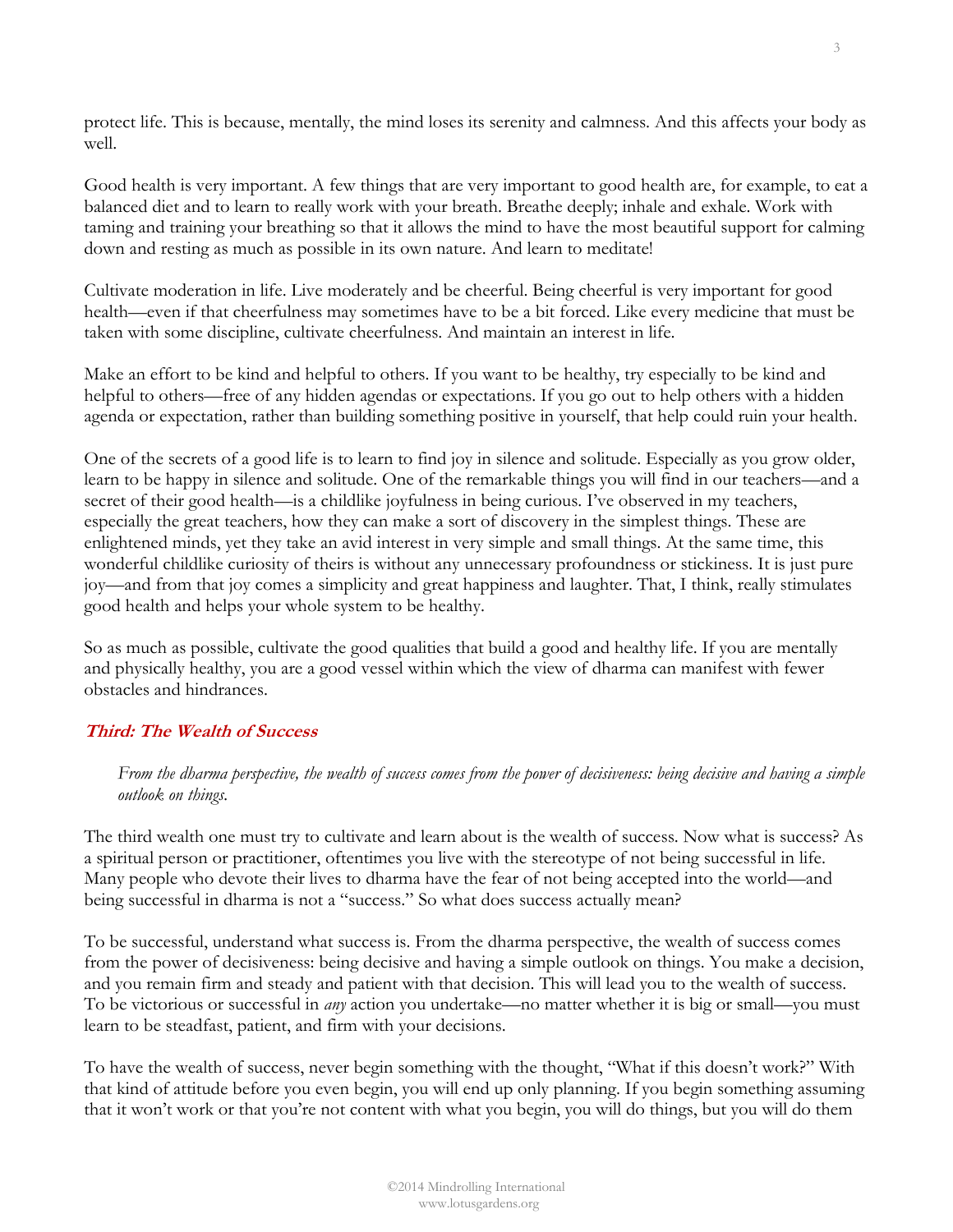half-heartedly. If you begin things and then have other thoughts; if you're fully inspired in the daytime and by bedtime, have second thoughts—with that kind of attitude you may become a very good at planning things, but not good at carrying them to fruition. You end up thinking and thinking, worrying and worrying—and life finishes and nothing good or substantially beneficial for yourself and others is actually accomplished.

Success is not just about becoming rich and famous, or having a title, or anything like that. Success is seeing through to completion whatever it is you are doing. Success is to be joyful in what you are doing. Even if it's sweeping the floor or washing the dishes, do it well. Do it joyfully. See it to completion. Do it without an agenda. Do it because you know you can accomplish it. Find the joy of success and the wealth of success in having that attitude in life.

Success must be understood as doing your best regardless of the result. Having that attitude towards success trains the mind to be free from hope, from expectations, and the trappings of all the material things. Some people do simple things, but they do them with steadfast interest, see them to completion, and find great joy in doing this. It could be something as simple as planting a tree or making a meal.

When your attitude towards big or small things really remains like this, you have the glow of success in your life. This is the third wealth. So no matter what you undertake or try to do, try to do it successfully and gather the wealth of success in life.

## **Fourth: The Wealth of Courage**

*When you let go of negative tendencies, when you let them be, when you are free of them—that is when you gain the wealth of courage.* 

The fourth quality of wealth that many of us practitioners need to cultivate is the wealth of courage. We speak often about building confidence, being brave, and cultivating courage. But what is courage?

There are many ways to approach the topic of courage. One way is to look at courage as being able to be without all our various fears: the fear of not being successful, for example. To be courageous and brave, first look at the fear. When you haven't even started something, look at the attitude you have. Are you afraid of not being successful? Are you afraid of committing, or of making mistakes, or of making a fresh start?

Let's take the Ngöndro for example. If a teacher says, "Why don't you start from the beginning?" you might see that as a sign of failure. You don't see it as making a fresh start or maturing more beautifully. That fresh start doesn't have to mean that you failed at something. It is all about the attitude. So observe your attitude to see if you are afraid of beginning fresh.

Another sign of lack of courage is the fear of letting the past be. To just keep chasing after the past, too afraid to let the past be; too afraid to *do* anything or break free from habitual patterns—that's another tendency that builds a lack of courage. How will you be able to truly manifest the view of dharma, if you are not courageous enough to break free from habitual patterns and persevere in working towards decreasing habitual tendencies?

When you let go of negative tendencies, when you are free of them—that is when you gain the wealth of courage.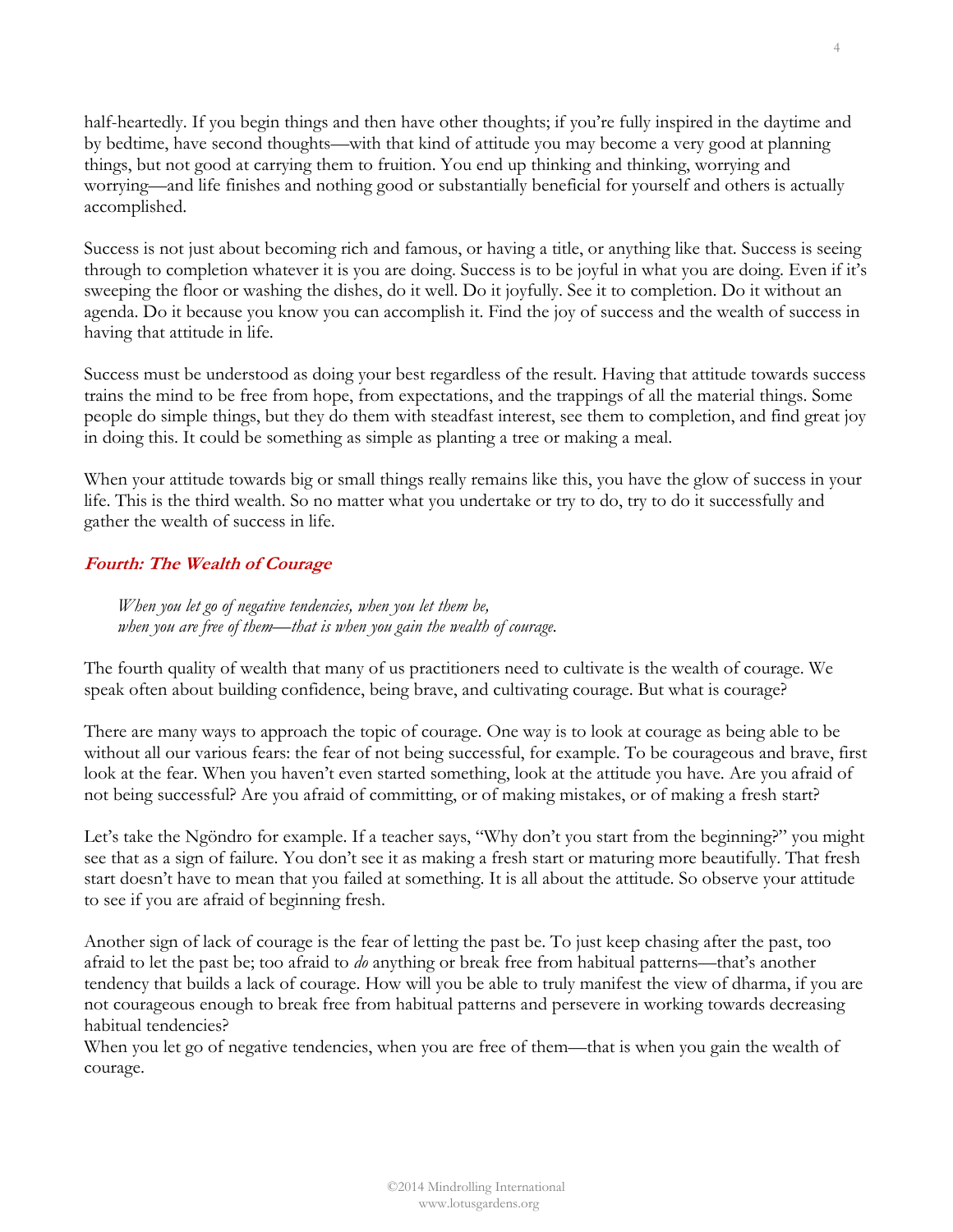When people lack courage, they lack happiness. If even before beginning something, you start off with doubts—Will I succeed? Will I win? What will others think? Should I, or shouldn't I? What if this happens? What if that happens?—there are just too many numbers, discursive hesitations, and doubts. This will truly lead to a complete lack of courage. And when the wealth of courage is missing in life, transformation and the transition from negative to positive qualities will be very difficult. The transition from samsara to nirvana will be very difficult because the timidity of your attitude will always be a great obstacle.

Now I think this is true for everyone, but these days it is especially true among the younger generation. There is an unfortunate trait of being very careless about looking into oneself, examining oneself from within and beginning to know oneself better—then taking that as a reference for trying to work with oneself and build a better person. Instead, tremendous importance is placed on presenting an image of one's self, based on the expectations and opinions of others, peer pressure, and other worldly involvements. This kind of imitating has become so important. Instead of really knowing oneself, one relies on outside opinions. You then live in great confusion. When that confusion increases more and more, there is a sort of crisis of identity. And if you don't know your own self, what is it that are you going to work with?

As a practitioner you are trying to tame the mind and transform yourself. But if you don't know what you're working with, then everything becomes very pretentious. This is why we behave a certain way in front of the teacher or in a sangha environment, and then relax and revert back to something else in another environment. Where that confusion persists, you won't have a strong basis or awareness of the basis that you're working with.

It is very important to continually know how to work with yourself. Working with your self brings greater confidence and a greater ability to go beyond doubts and hesitations. A kind of certainty arises. This is the good basis for building your courage and confidence, which is very important.

For this work of really looking into yourself and knowing yourself better to be more introspective, silence is especially important. Silence is important for knowing what it is you know. To know what your good qualities are and enhance them; to look at the negativities you're struggling with and work with the antidotes to decrease them—these things are important. That is the mark of courage in your life.

## **Fifth: The Wealth of Friendship**

*Learn to cultivate your own mind in such a way that you, yourself, are the most ideal friend. This is how to look at friendship.*

The fifth wealth is the wealth of friendship. Having a caring attitude, a sense of belonging, a flexibility that adjusts to all situations easily, and encouraging each other on the path of virtue—these are the signs of good friends. What comes to my mind is a quote from the Buddha's sutra teachings: "An insincere and neurotic friend is to be feared far more than a wild beast. A wild beast may wound your body, but an evil friend will wound your mind."

This is very, very true. Sangha consists of many good friends; but to have good friends, you must learn to *be* a good friend. Friendship requires friends to be responsible for showing the path to greater basic awareness and basic sanity.

There are people who project their own insecurities and neuroses onto their friends, which is really very dangerous and harmful. One should keep away from such friends at times when your mind is not strongly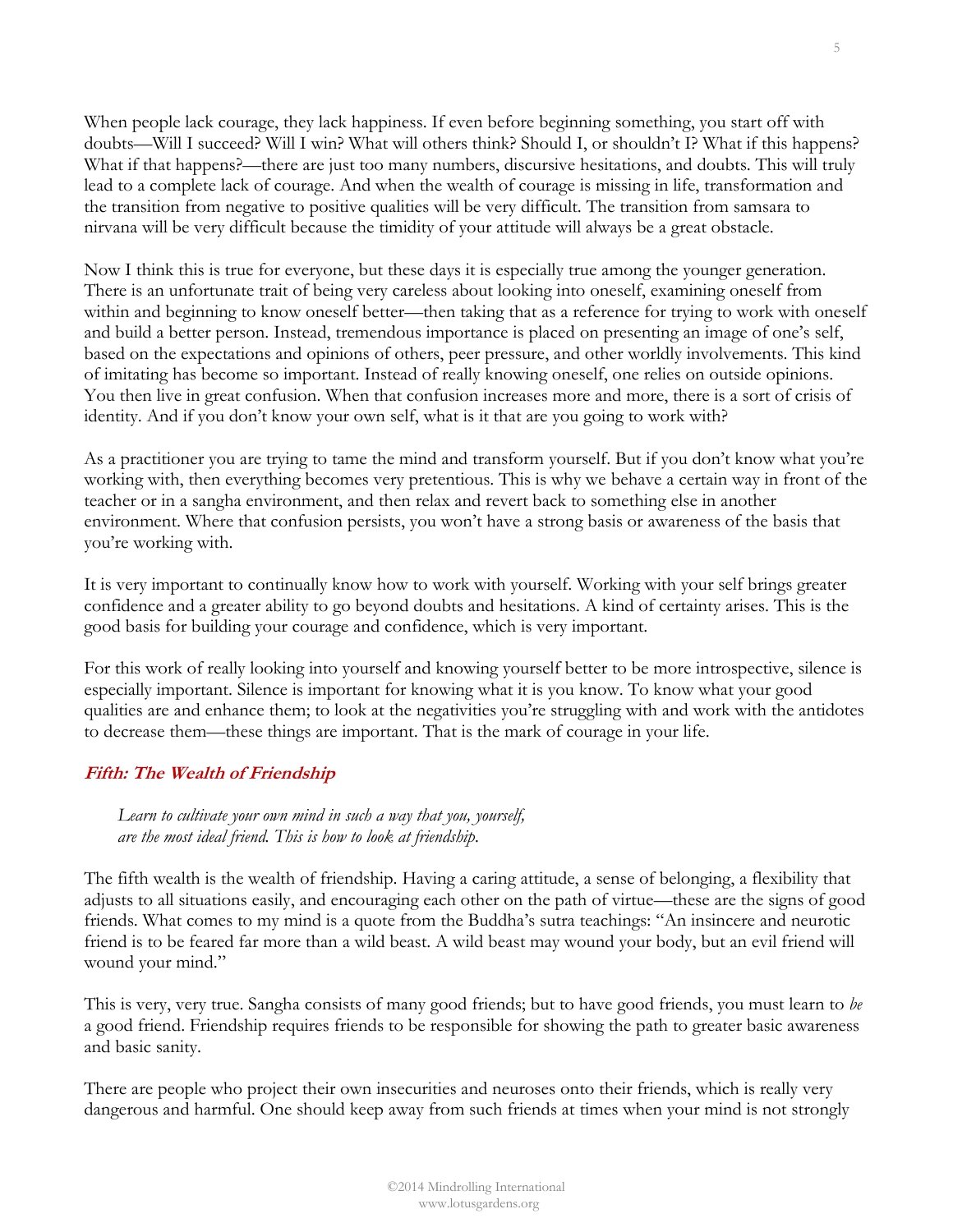holding the view and actions completely inseparable. The day will come when you have enough confidence in the view to be among all kinds of people and in all kinds of environments; they won't be strong enough to influence your mind. But in a fragile state, you will be easily influenced. So you must be very careful to avoid situations where an environment of neurosis makes you even more neurotic.

As a friend, you have to be really careful never to project your own insecurities and neuroses in such a way that they cause another person's mind to deviate from the path of dharma, the path of truth. There are those who think that allowing someone to make you more neurotic is the sign of being a good friend. This is not true. Allowing a friend's influence to lead you into the worst of human neurosis is not being a good friend. It's being foolish.

You have to understand what a good friend *is* in order to acquire the wealth of friendship. First, learn to cultivate your own mind in such a way that you, yourself, are the most ideal friend. This is how to look at friendship. Instead of saying, "Oh, I am going to run away from all these friends because they're so very neurotic," first work on your self. Do not look for a perfect friend, but instead *you* become the perfect friend. Then you will find the world is not such a lonely place after all. So this year work on building up the wealth of friendship.

#### **Sixth: The Wealth of Skill**

#### *The wealth of skill is in knowing what your skill is.*

Now, what is wealth of skill? Some people are good at writing. Some are good at arguing—that's also a skill. Some are good at music, or cooking, or cleaning. Some people have good voices; some have good memorization skills; some are good administrators; some can make people laugh. Some people can lead well and some can follow well. The wealth of skill is in knowing what your skill is.

You must recognize your own skill and work with that. Many people don't recognize their own skills. Instead of trying to build upon whatever is within them, they continue to look at, envy, and try to imitate the skills of others. But in this way, you will never gain the wealth of skill. When you do not know your own skill, you are deprived of the wealth of skill.

Skills are of various kinds, and you must learn to appreciate that. The traditional analogy is the thousandarmed Avalokiteshvara, or Chenrezig in Tibetan. I remember Kyabje Trichen Rinpoche telling me that, of all the different symbolisms, this form personifies skillfulness. If you look at the iconography of that figure, you will see the compassion of Avalokiteshvara is manifest in thousand arms, and the one thousand arms and hands are all exactly the same. None is bigger or smaller, or more or less import—and each of the manifold arms is part of the one single body of the bodhisattva.

The wealth of skill comes when you know whatever it is you are able to do. When you do that well, with genuine happiness and joyfulness, then it truly becomes a source of goodness for others and for yourself. Even the most simple, trivial of skills can be a great wealth. So learn to take joy in whatever things, big *and* small, that you can do well. This is the wealth of skill.

Very often I have noticed that instead of discovering and treasuring what you could best contribute, you spend more time looking at somebody else's skill and wanting to do that. You may cook very well, but when you hear a wonderful *umdze* you think, "Anyone can cook well. I'd like to become an umdze." Unfortunately you may not have the voice, you may not know the liturgy, or you may never have done such a thing before.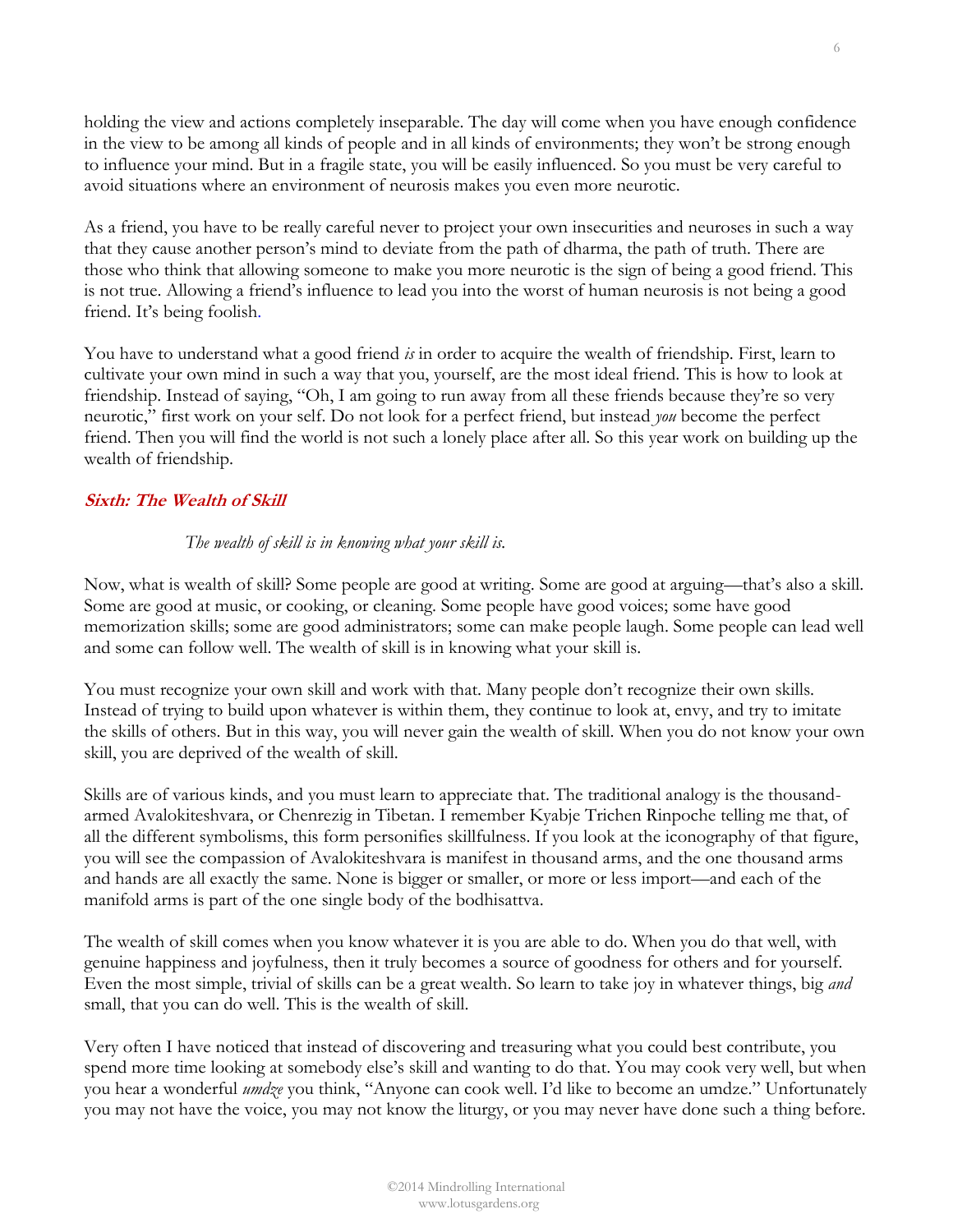These simple things do happen. Then instead of treasuring what you could best contribute, you lose so much time trying to gain the skills of others. Don't do that.

This year spend time acquiring the wealth of skill—your own skill. Discover that. Make it beautiful. Make it a source of generosity for others and a source of happiness for yourself. Be joyful in that and give that to others. In the same way, work hard to acquire the seventh wealth, the wealth of laughter.

#### **Seventh: The Wealth of Laughter**

*At the height of laughter, the universe is flung into a kaleidoscope of new possibilities.* 

I was reading a quote about laughter where the Buddha says: "At the height of laughter, the universe is flung into a kaleidoscope of new possibilities." I think there is a lot of wisdom in that. Where does it say that when you become a dharma practitioner you have to become so serious in your profoundness that you lose the laughter in life—and without laughter, become so serious and sad? Then, in the future, we would have profoundly serious bodhisattvas who forget about happiness and laughter. But this is a contradiction of what selflessness and enlightenment and awakenedness is.

It is very important not to get lost in all the hypocrisies, make-believes, and assumptions we have about the various aspects of mature realization and understanding of the dharma. It is also very important to recognize that the more you understand the dharma, the lighter your heart will be and the less your self-grasping, tightness, and tension will be. So cultivate laughter in your life: if possible, a full, sincere laugh each day.

Laughter always rests on a mind with the courage to have a sense of humor about itself. Taking yourself too seriously, constantly gauging yourself by your own or others' opinions, being overly ambitious, particularly about being enlightened—these are sure ways to lose life's laughter and become very uptight. And I've never heard of an uptight Bodhisattva or an uptight selfless Buddha. So, cultivate a loosening up of selfimportance.

When you really look at the dharma and the meaning of the teachings, you will wonder why you hold on to that tension. Since there is nothing to hold on to, you will begin to see how foolish it is to make things so very serious: being seriously good, seriously meditating, seriously realizing, seriously listening. Why do we do all of these serious things? To whom are we trying to show off this seriousness? If you really understand the dharma, you will find a loosening of the tension that comes with self-importance. There will be a little bit of humor about yourself and the seriousness that brings about attachment or anger; humor about all the planning you do for a future that may never come—and for all the many things you do that are really very laughable and humorous.

They are good references for building a good, hearty laughter into your life.

If you can rest a bit in that laughter, you might find it's a much better way to enhance your understanding of practice than any of the pretentiousness you build into your life. Another thing that comes to mind is something the Buddha said in one of the Sutras:

> *When you realize how perfect everything actually is, you will tilt your head back and laugh at the sky.*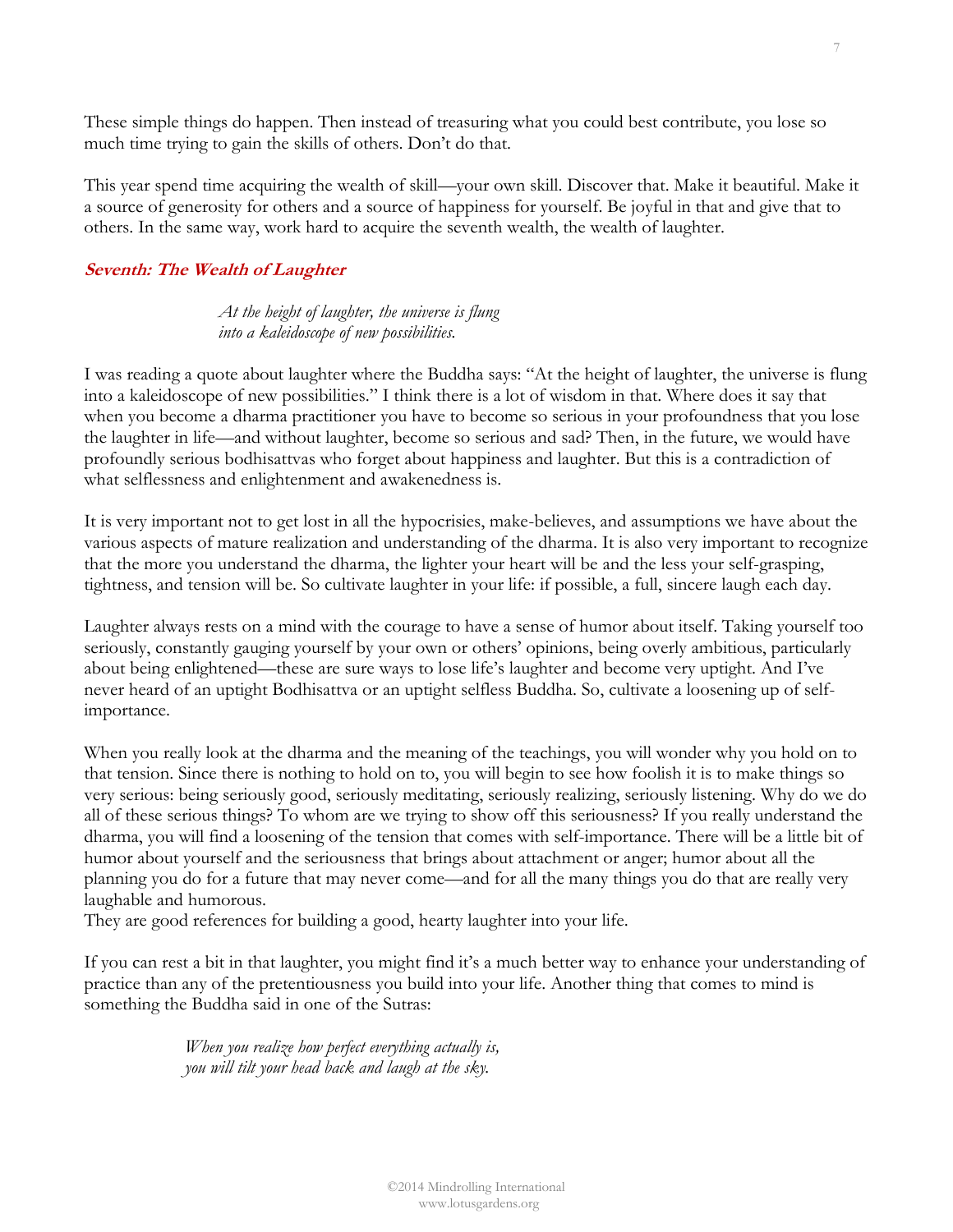Keep that in mind. To have laughter, you will need to be without criticism. Enjoy simplicity. Be beyond competitiveness. Keep your mind vast and flexible and learn to love others and get along with them. Learn to see the humor in how seriously we take things, and how we revel in complications—especially the complications. For example in sanghas, the complications about titles and the roles we play. When you become very serious about being a teacher, or good meditator, or chopön, or whatever, learn to laugh at yourself. And in that laughter, really relax and let go. You will find that to be a tremendously powerful experience in your practice and mediation.

#### **Eighth: The Wealth of Contentment**

*The wealth of contentment comes from taking time to recognize and appreciate what we already have.*

The eighth wealth that we could work to acquire is the wealth of contentment. We tend to forget that happiness doesn't come from getting what we don't have. Happiness comes from recognizing and appreciating what we already do have.

How much time do we spend being really happy and grateful for all that we already have—*versus* thinking about how much more we need to actually be happy? The wealth of contentment comes from taking time to recognize and appreciate what we already have. We must truly be grateful for these things: for all the people in our lives, for all the moments we are able to live life—which so many people, so many beings, don't get to enjoy.

If you could develop a sense of awareness of the many beings actually suffering tremendously, you would have much more contentment in your life. When one doesn't appreciate what one has, one is constantly looking outward with a sense of dissatisfaction. Such a person loses all peacefulness and happiness in life. As our great teachers have always said:

#### *The richest person is the content person.*

Contentment cannot come to one who is always gauging oneself against others, or depending on outer things to make one a better person. Contentment comes from knowing, here and now, who one is—and becoming someone able to generate unparalleled benefit for oneself and others.

Whoever you are, wherever you are: this person is the best person, and this is the moment from which an inexhaustible amount of goodness can come forth for others.

What hinders that? Usually it is that extraordinarily brilliant idea you have of needing to do something *more* or be like someone else, maybe a great bodhisattva. Suddenly you think, "I should become like Shantideva." This kind of fantastic idea or plan can diminish your actual potential—which may not be as great as an enlightened being's great compassion or goodness, but your dog could have a happier life; your family members could enjoy you more; and you, yourself, could be genuinely joyful for that moment. To find the wisdom and goodness in that is to find the wealth of contentment.

When you are content, you will find that to be the best basis from which all goodness, generosity, compassion, and kindness for others will come. A content person is a joyful person. He or she is a person everyone is happy to be with; a person who is inspiring to others and truly more available for others. Where there is no contentment, you are preoccupied with acquiring things for yourself. And when that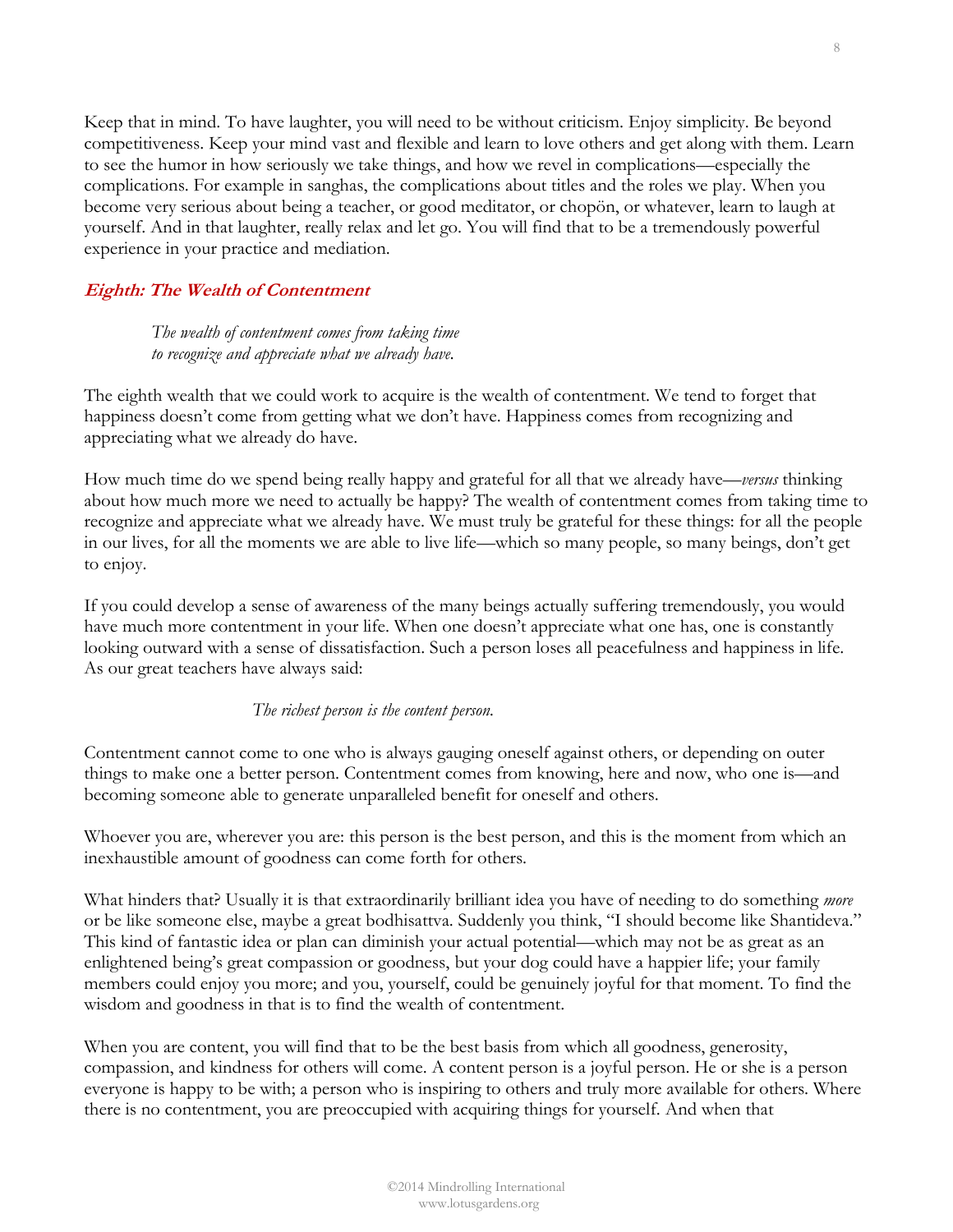preoccupation is so big in your life, when would you have time to think of others? So, the eighth kind of wealth is to build the wealth of contentment.

## **Ninth: The Wealth of Humility and Dignity**

*The antidote to ego is humility. At the same time, one must have dignity: the dignity and grace of holding confidence as the reference within oneself.* 

The ninth is the wealth of humility and dignity. Among Tibetans there is a saying that a person who thinks he is better or above others because he is wiser, more capable, more knowledgeable or learned is like someone sitting on the highest peak of the highest mountain. And what is it like on the peak of that mountain? It is very cold there. It's very hard. It's very lonely and nothing grows there. On the other hand, the person who cultivates humility and puts himself in a lower position is said to enjoy living on the fertile land of the planes.

Humility is a wonderful quality that must be cultivated, particularly, by practitioners. But for whatever reasons and without intending to, we all experience tremendous arrogance—in particular among spiritual practitioners, a patronizing arrogance. Therefore, cultivating the wealth of humility is very important. But how is one to develop humility?

Humility comes with learning to rejoice in the happiness of the others. It comes with letting go of one's own ego, appreciating others and developing a wider, more flexible perspective on life. Humility can only arise in one who is confident and understands dignity and self-respect. Humility is very difficult for one lacking the confidence to work with oneself. You will always find that the better and more learned the practitioner, the more he or she learns and really recognizes what dharma is about, the simpler and more humble that person becomes.

Whenever there is a gap between the view and the action, or emulation of the view in daily life, you will always find a person's learnedness does not necessarily lead to *confidence* in the view. Because of that gap, you will find insecurity and a need to present or force themselves over others. That is ego.

If you look at our great masters, you will find that the more learned and realized they are, the more humble they are. Because they have a much wider perspective on things as they are, there is an immense humility in their nature. And because their perspective is not always self-oriented, that humility allows them to really work with others and to work for others in a much better way. So it is very important to allow ego-grasping to decrease, to let it go and allow the wealth of humility into one's life.

And as much as humility is important, dignity is also very, very important. Humility and dignity go together. What I mean by dignity, here, is more the dignity of the mind. Dignity means not being self-absorbed.

Dignity can only arise in a person who recognizes and trusts the basic good nature. It is true honor and the ability to be loyal. It cultivates a certain nobleness; we could even say it elevates the mind to a high sense of what is right and the right thing to do. A person with dignity is someone who is truthful and who abhors unkind and evil action. It is someone who opposes meanness, mean intentions, and any wish to hurt others. Someone who cultivates dignity of mind develops gentleness in attitude and conduct.

All vices are incompatible with dignity. Someone who injures others or finds gain and happiness in the injury of others, someone whose linear thought and approach to life makes one self-oriented and self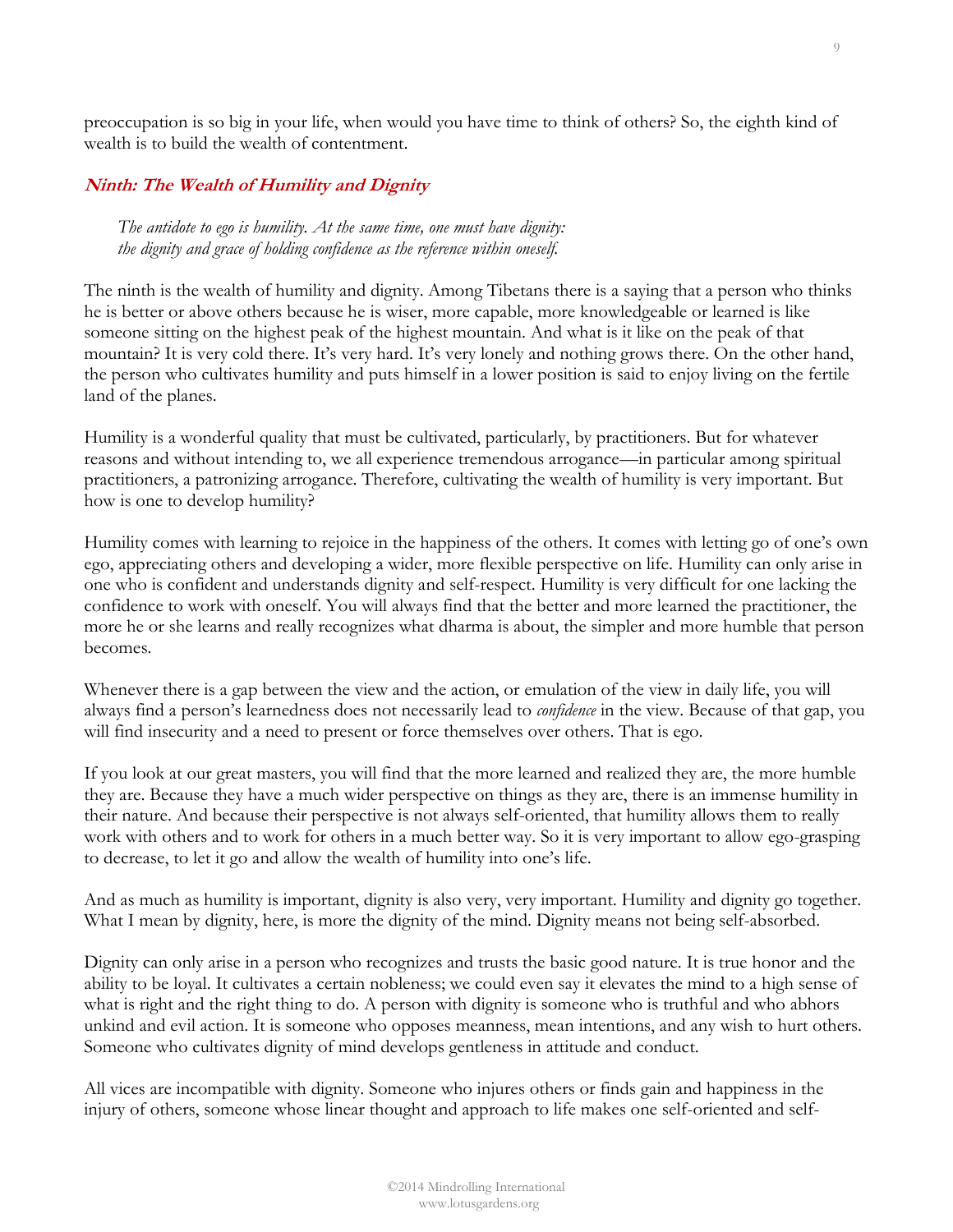indulgent—such a person has no dignity at all. And when humility and the quality of dignity are absent, it is very difficult for such a person to come out of the self and self-absorption, or to have any time or availability to benefit others.

For practitioners who are meditating, and doing all these practices, and devoting your whole lives to dharma, the eventual outcome or result of all this is to be of benefit to others. Ultimately it is about being truly compassionate and really able to generate so much goodness that you can share it with all others. What other purpose could there be to enlightenment, other than to be of benefit to others? And how could that be possible when ego and the trappings of ego are so strong that you can't think beyond ego itself?

The antidote to ego is humility. At the same time, one must have dignity: the dignity and grace of holding confidence as the reference within oneself. One who holds the treasury of dharma within one's life must be free of all negativities and able to really elevate oneself. Thus, cultivate the wealth of humility. Then work with cultivating the tenth wealth, the wealth of kindness.

## **Tenth: The Wealth of Kindness**

*One is poorer than the poorest when everything one does is solely to accomplish something for oneself alone. Such a person knows no joy or peace of mind.*

In Hindi there is a word, *swarth*, which comes from the words *swa* and *arth*. Now *swa* means "oneself," and *arth* generally translates as "meaning"; but what *swarth* really means is "constantly fulfilling the demands of the self." In English we simply call this selfishness.

Spend a little time working with the words swa and arth. Is whatever you do, or say, or think constantly followed by What can this do for me? How can I fulfill me with whatever I want? How can I change whatever is happening so that *I* benefit from it? If that is your total preoccupation, you will never have kindness.

To develop the wealth of kindness, you will have to change this attitude to its opposite. To be kind is to think about others. It is said in the teachings: One is poorer than the poorest when everything one does is solely to accomplish something for oneself alone. Such a person knows no joy or peace of mind.

Think about that. If your entire life is directed towards getting something for yourself, you are depriving yourself of the wealth of kindness. And where there is no kindness, there is no meaning to any aspect of the dharma that we practice. So if you are celebrating the New Year as a practitioner, if you're meditating, or in retreat, or supplicating, or doing your various rituals and practices, make sure that each practice is done to cultivate the wealth of kindness.

If you have kindness, you have the dharma and every view correctly inculcated in yourself. Where kindness is absent, everything you do is contorted into just another mundane activity, full of self-indulgence.

#### **Eleventh: The Wealth of Listening**

*The wealth of listening builds awareness, which is the right basis for any realization, wisdom, kindness, and for all good qualities.*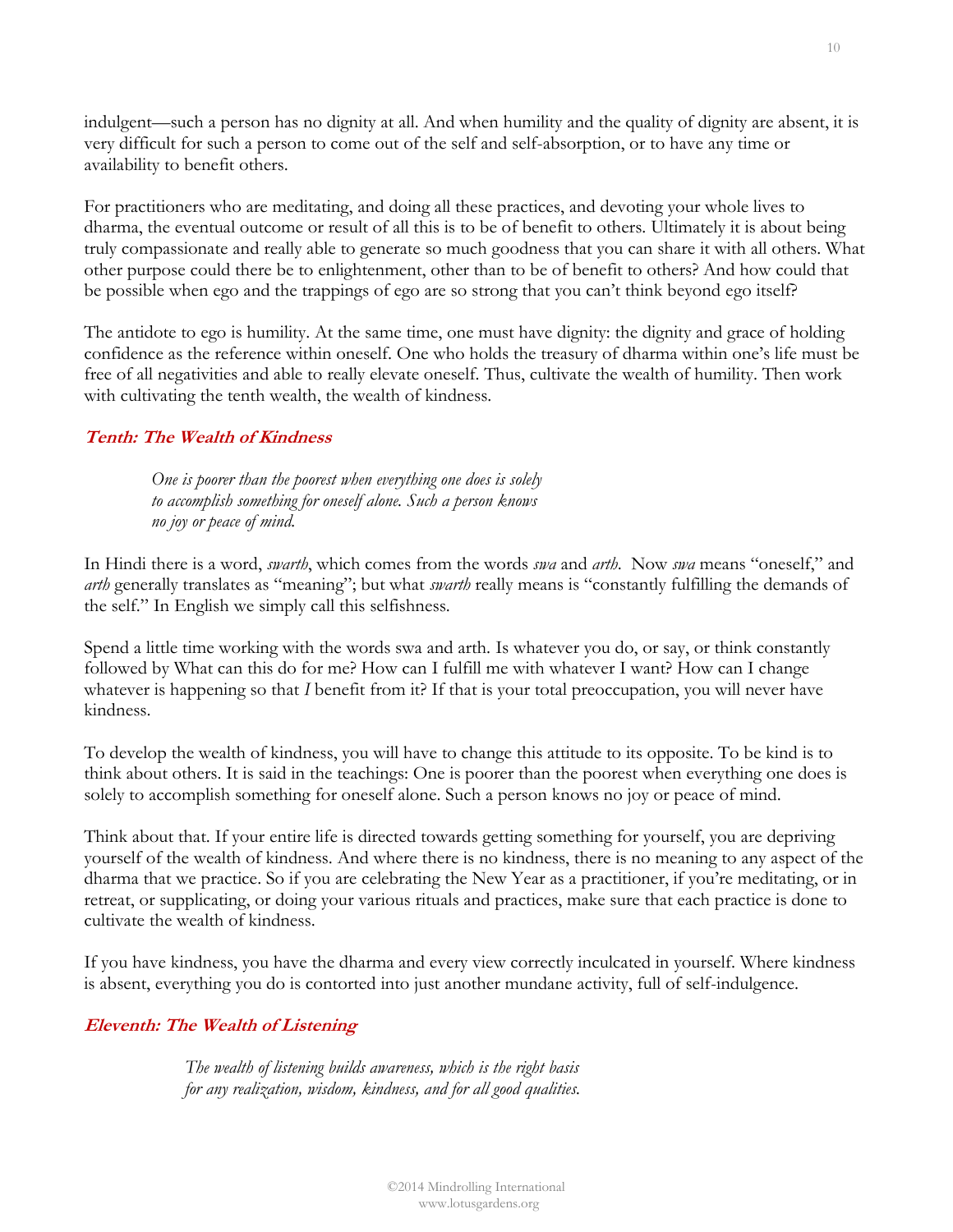The eleventh wealth is the wealth of listening. One must learn to listen. Even in the traditional practice path, hearing is always seen as the gateway to contemplation, meditation, wisdom, cultivating kindness, and so on. So many of us spend so much time telling people things, speaking to people—and for some of us, just outright showing off how much we know. Even among friends and sangha members, the one who can say more is often assumed to be more capable or learned. But you may want to rethink this. Someone who speaks too much might actually be the most neurotic and foolish one.

Learn to cultivate the wealth of listening and hearing. The wealth of listening builds awareness, which is the right basis for any realization, wisdom, kindness, and for all good qualities. To acquire the wealth of listening, first learn to listen to others. Listen to your family, listen to your loved ones, listen to the animals, listen to the environment and to the changes in nature. Listen to your coworkers and the person sitting next to you.

Most importantly, learn to listen to your basic nature. How much time do you spend listening to your inherent primordial nature? In this way, work with acquiring and building the wealth of listening.

## **Twelfth: The Wealth of Renunciation**

## *Let go of self, and you let go of everything.*

The twelfth wealth can simply be called wealth of renunciation. In the sutras, the Buddha again says: Let go of self, and you let go of everything. When we forget this, we try to let go of many things but we never let go of the self. And when that happens, renunciation is never rightly understood. For dharma practitioners, the whole path is the path of cessation and renunciation.

In order to cultivate that path, one must work to cultivate a thorough and correct understanding of the wealth of renunciation. Renunciation is not about retreating into self-absorbed solitude. I've heard many people say things like "I'd love to be in retreat. I'd love to be a renunciate and just be with my practice." But that could well be simply retreating into self-absorption. Renunciation is about breaking down the walls we've built to divide what is self from what is other. Therefore cultivate what the Buddha said: Let go of self, and you let go of everything.

When the wealth of renunciation is cultivated, it frees us in every way until nothing remains but an expansive availability for others.

\*

Take some time to think about these twelve kinds of wealth. If possible, try to add to them. What simple kinds of wealth are all around and within you, wealth that you need to cultivate or bring as changes into your life? What would make this life joyful and a source of happiness for yourself and others—and greatly enhance your understanding and realization of all the teachings and the practices you do?

Ultimately, are you not the fortunate one who has received so many teachings, the wheel of absolute profound dharma—and who also lives very much in a relative world? We have no choice but to find a balance between the relative and the absolute. Whenever we forget the need to balance these two, we may end up damaging one or the other. Sometimes we neglect the relative world and the fundamental responsibilities we have towards ourselves and to all sentient beings. We forget to cultivate the good qualities that could really bring the blossoming of the view into our attitude and our conduct, or action, in this life.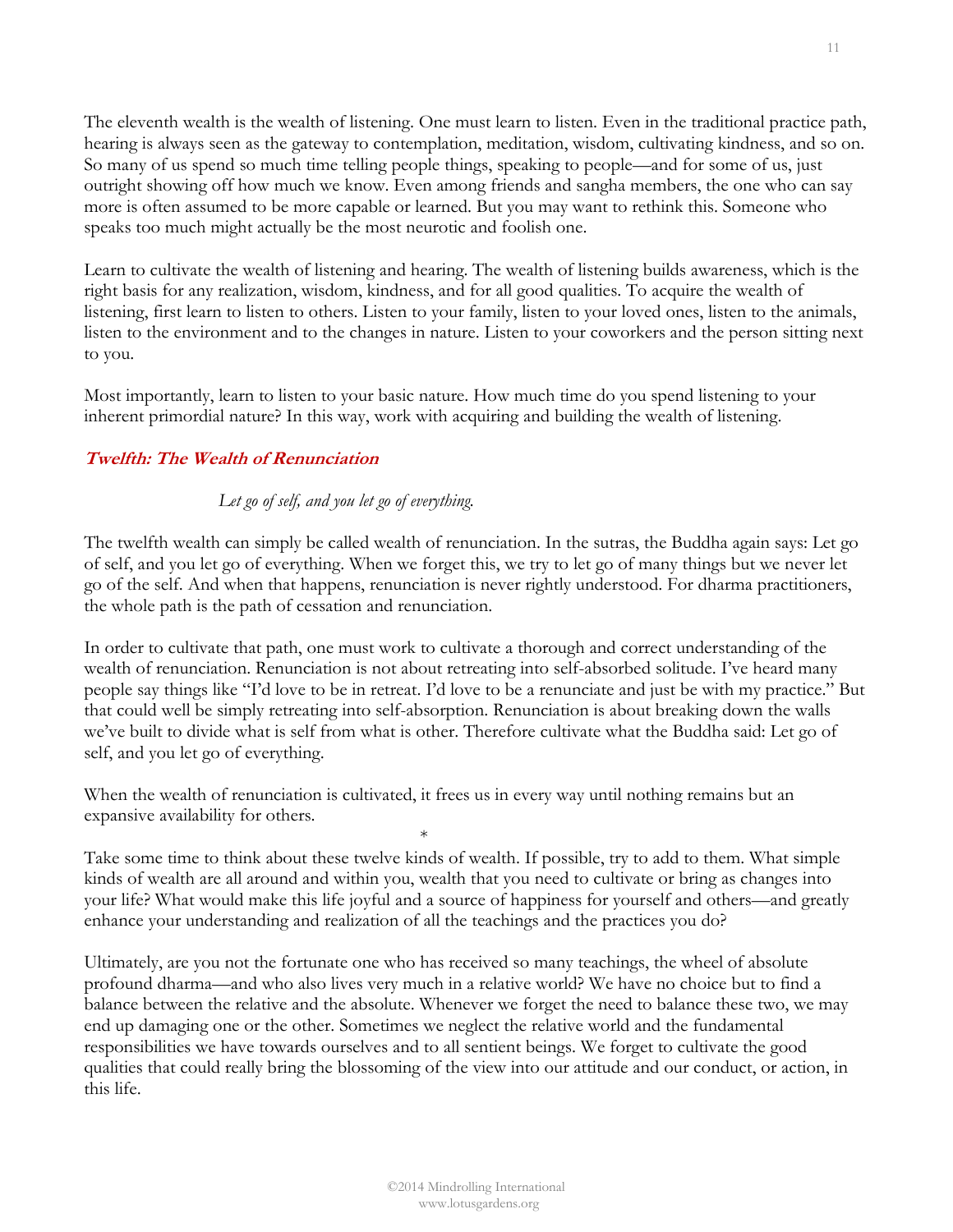On the other extreme, we may be living in a profoundly intellectual realm. But having met with the dharma, it would be very sad if all we ended up with were profound intellectual ideas. That wouldn't do any good for oneself or for others.

There is the possibility that we could all to wake up to the fact that we are someone who must, in our own life, bring together and enhance this profound view of dharma that we have received and continue to receive in the form of all the teachings. At the same time, we must gather together all these jewels of good, sensible qualities in our lives, such that these jewels adorn and make more beautiful the vessel within which the profound view can manifest as enlightened mind.

I hope that—instead of the many different ways we could spend the coming year—all of us can begin to balance and unify these relative qualities and the absolute view in our lives. I encourage everyone to do so beginning, of course, with myself. I will try hard to work on this, and I encourage everyone to join me in doing so. Thinking about this may be a good way to say goodbye to the old year and welcome the fresh New Year.

I would like to end by sending all good greetings and wishes for a happy New Year from everyone here. You have all my love and best wishes. I look forward to seeing you all this year. But until then, take care of yourselves. Work hard with your practices, and be happy in the fortunate circumstance you have all been born into. Be content. See all the goodness that you are surrounded with. And as you go ahead in this year, make as your best reference point to become someone who shares and gives nothing but genuine happiness and inspiration to others. With all my love, bye-bye everyone.